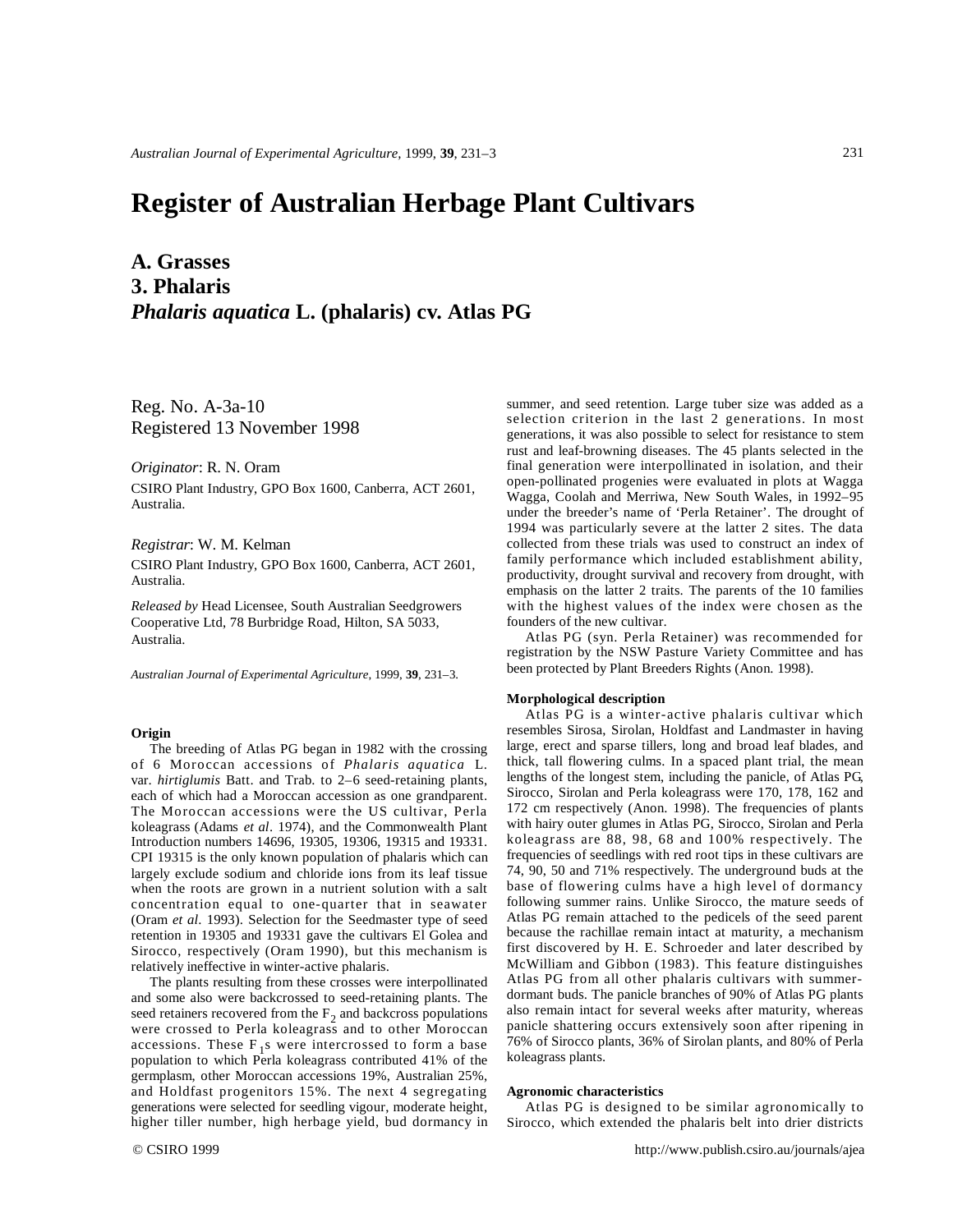(Meakins 1973), but which had low seed yields. The seed retention capacity of Atlas PG will ensure an adequate supply of seed at a reasonable price, and will allow cereal growers to harvest their own seed.

Atlas PG was superior to Sirocco in vigour and plant density during the first 1 or 2 years at Wagga Wagga and Coolah, but was inferior in later years. A similar pattern emerged at Merriwa, except that Atlas PG and Sirocco were equal in the fourth growing season. Australian and Sirolan also scored well at all sites, apparently because rainfall was sufficient to support the growth of shoots developing in summer.

Near Canberra, Atlas PG flowered at similar times as Sirolan, Australian and Holdfast, which flowered 3 days later than Sirocco and 4 days later than Perla koleagrass. Atlas PG buds were somewhat less dormant in the 1994–95 summer, and equally dormant in the 1997–98 summer (Anon. 1998), relative to those of Perla koleagrass and Sirocco, but appreciably more dormant than those of Sirolan and Holdfast in both years. The concentrations of toxins in the herbage of Atlas PG have not been compared directly with those of Sirocco, but an indirect comparison via Australian suggests that there are lower levels of the tryptamine alkaloids in Atlas PG. These alkaloids are considered to be responsible for the chronic disease, phalaris staggers (Bourke 1992). However, Atlas PG has a high concentration of N-methyltyramine, one of the toxins thought to cause sudden death in ruminants (Anderton *et al.* 1994).

Methods devised for the establishment of summer-dormant Moroccan ecotypes in the wheatbelt and adjacent higher rainfall grazing lands of south-eastern Australia, under cereal crops (Hoen and Oram 1967; Oram and Hoen 1967), or from spring sowings (Oram 1965), also would be appropriate for Atlas PG.

Summer dormancy of the underground buds leads to better long-term survival of phalaris stands in districts with a long, hot summer, which is interrupted by 1 or 2 brief cooler, moist intervals (Oram 1983; Oram and Freebairn 1984), because most of the buds remain dormant until the following autumn, when soil moisture is more likely to be available continuously. However, summer dormancy of the buds is a disadvantage if the shoots developing in response to summer rain have a continuous supply of water through the remainder of the summer and autumn. Less dormant cultivars such as Sirolan and Holdfast then have an advantage over the summer-dormant cultivars because the former are better able to compete with autumn-germinating annuals (Oram and Freebairn 1984). Greater animal production on the summer active cultivars, Sirosa and Holdfast, than on a precursor of Atlas PG also has been demonstrated in a grazing trial near Canberra, where the summer and autumn seasons are often mild and wet (Culvenor and Oram 1996; Culvenor *et al*. 1996; Culvenor 1997).

Like all erect, winter-active cultivars of phalaris, Atlas PG stands will thin out prematurely if continuously grazed by sheep, especially if the soil is acid, low in phosphorus and/or is shallow (Conroy 1995). Therefore, pastures containing a winter-active phalaris such as Atlas PG should support more animal production and will maintain a better botanical composition if grazed rotationally or with some other system of heavy grazing alternating with spells of 4–6 weeks for recovery during summer, autumn and winter than will set-stocked

pastures. In dry districts, continuous grazing during spring with moderate stocking rates up to 1.5–2.0 times the district average is recommended, rather than rotational grazing (Oram 1995).

The role of perennials in pastures in sustainable grazing and cropping systems is now widely appreciated, so Atlas PG is expected to play an important part at the drier edges of the main phalaris belt as the sole perennial component and in mixtures with other species, especially lucerne.

## **References**

- Adams, T. E., Love, R. M., and MacLauchlan, R. S. (1974). Registration of Perla koleagrass. *Crop Science* **14**, 339.
- Anderton, N., Cockrum, P. A., Walker, D. W., and Edgar, J. A. (1994). Identification of a toxin suspected of causing sudden death in livestock grazing phalaris pastures. *In '*Plant-associated Toxins — Agricultural, Phytochemical and Ecological Aspects.' (Eds S. M. Colegate and P. R. Dorling) pp. 269–74. (CAB International: Wallingford,  $I$  $K$ .)
- Anon. (1998). Phalaris, *Phalaris aquatica* 'Atlas PG' syn Perla Retainer. *Plant Varieties Journal, Australia*. **11**, 26.
- Bourke, C. A. (1992). Toxins in pasture plants phalaris toxicity. *Proceedings of the Australian Society of Animal Production*. **19**, 399–402.
- Conroy, F. (1995). Making the most out of winter-active phalaris. *Rural Research* **168**, 4–8.
- Culvenor, R. A. (1997). Observations on tillering in cultivars of phalaris under rotational grazing in a year with a summer–autumn drought. *Australian Journal of Agricultural Research* **48**, 467–76.
- Culvenor, R. A., and Oram, R. N. (1996). Comparison of winter-active phalaris with the Australian cultivar under rotational grazing. 1. Basal area and plant density. *Australian Journal of Experimental Agriculture* **36**, 277–86.
- Culvenor, R. A., Wood, J., and Oram, R. N. (1996). Comparison of winter-active phalaris with the Australian cultivar under rotational grazing. 2. Dry matter on offer, pasture composition and animal production. *Australian Journal of Experimental Agriculture* **36**, 287–97.
- Hoen, K., and Oram, R. N. (1967). Establishment of perennial pasture grasses under a cover crop in a Mediterranean type environment. *Australian Journal of Experimental Agriculture and Animal Husbandry* **7**, 241–8.
- McWilliam, J. R., and Gibbon, C. N. (1983). Selection for seed retention in *Phalaris aquatica* L. *In* 'Proceedings XIV International Grassslands Congress'. Lexington, KY, USA, 15–24 June 1981. (Eds J. A. Smith and V. W. Hayes.) pp. 269–72. (Westview Press: Boulder, CO, USA.)
- Meakins, L. (1973). Sirocco phalaris, an outstanding perennial grass for the Central West. *Agricultural Gazette* **84**, 296–9.
- Oram, R. N. (1965). Sowing Moroccan phalaris in spring in the wheat belt of southern New South Wales. *CSIRO Division of Plant Industry Field Station Record* **4**, 59–62.
- Oram, R. N. (1983). Ecotypic differentiation for dormancy levels in oversummering buds of *Phalaris aquatica* L. *Botanical Gazette* **144**, 544–51.
- Oram, R. N. (1990). 'Register of Australian Herbage Plant Cultivars.' 3rd Edn. (CSIRO: Melbourne.)